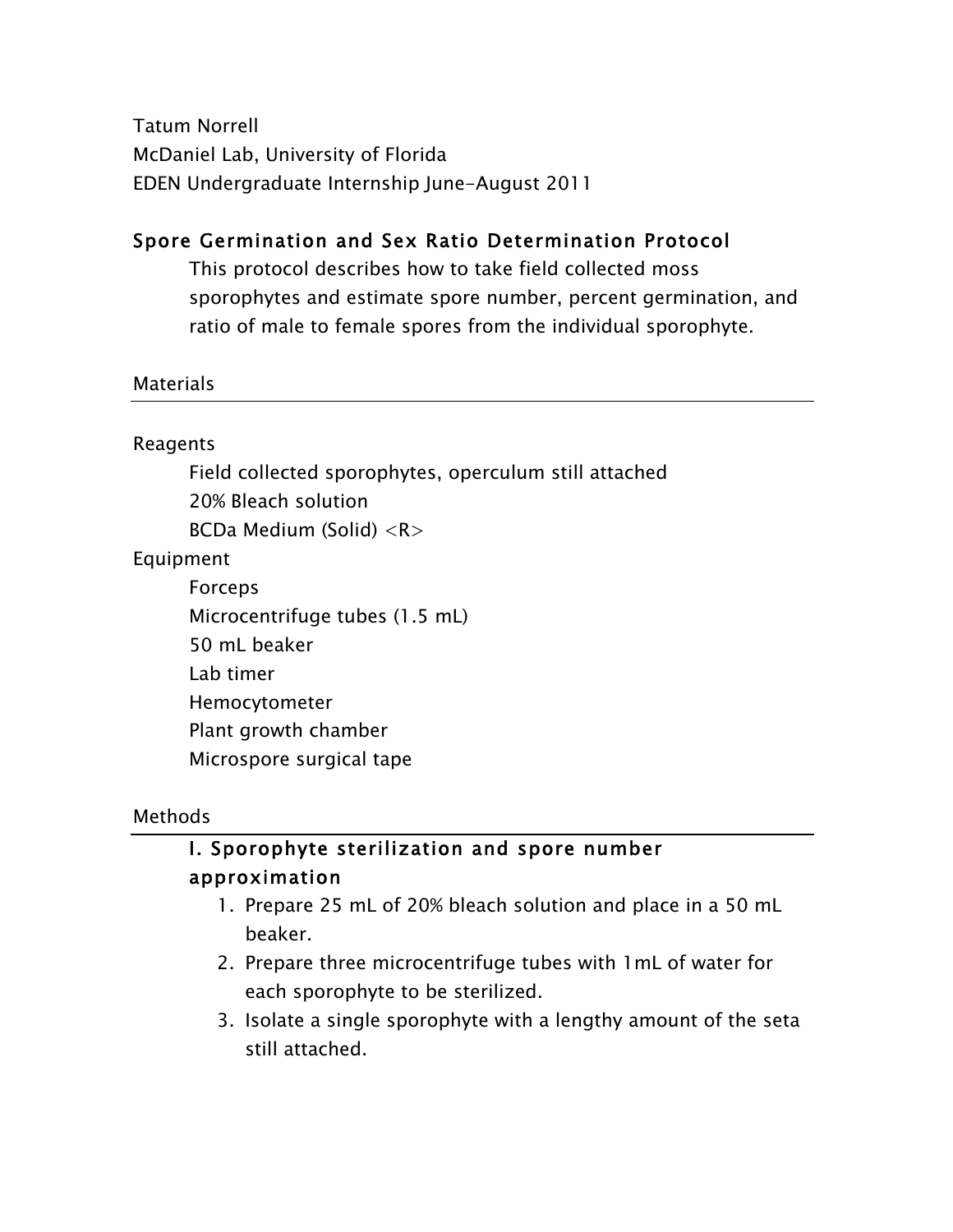- 4. Using flame-sterilized forceps, submerge the sporophyte in the bleach solution for 30 seconds.
- 5. Transfer the sporophyte to the first microcentrifuge tube and submerge it under the water for 30 seconds to rince off bleach.
- 6. Repeat step 5 in second tube.
- 7. Transfer the sporophyte to the third microcentrifuge tube; disrupt the capsule using flame-sterilized forceps to crush the capsule against the microcentrifuge tube wall, releasing the spores into the water.
- 8. Vortex the suspended spore solution and pipette 10uL onto each side of a hemocytometer.
- 9. Count the number of spores seen in each side of the 3X3 grid and calculate the average number of spores (total spores counted divided by 18).
- 10. Multiply the average by 10,000 to get an estimate of the total number of spores in the capsule.

#### II. Germination Percent

- 1. Using the spore number estimation and suspended spore solution, create a dilution of the stock solution in a new microcentrifuge tube that has a spore density of approximately 300 spores in a total volume of 100uL
- 2. Mark the bottom of a BCDa media Perti dish with 9 evenly spaced dots (3x3 grid).
- 3. Vortex the diluted solution and pipette 10 uL of the solution onto each dot.
- 4. Allow the plates to grow in an incubator at 25C under continuous light for approximately 3 days.
- 5. After germination, count the germinated and ungerminated spores from each spot under a stereomicroscope at 100X.

#### III. Sex Ratio Determination

1. Using the suspended spore solution (part I, step 8), create a dilution using water in a new microcentrifuge tube that has a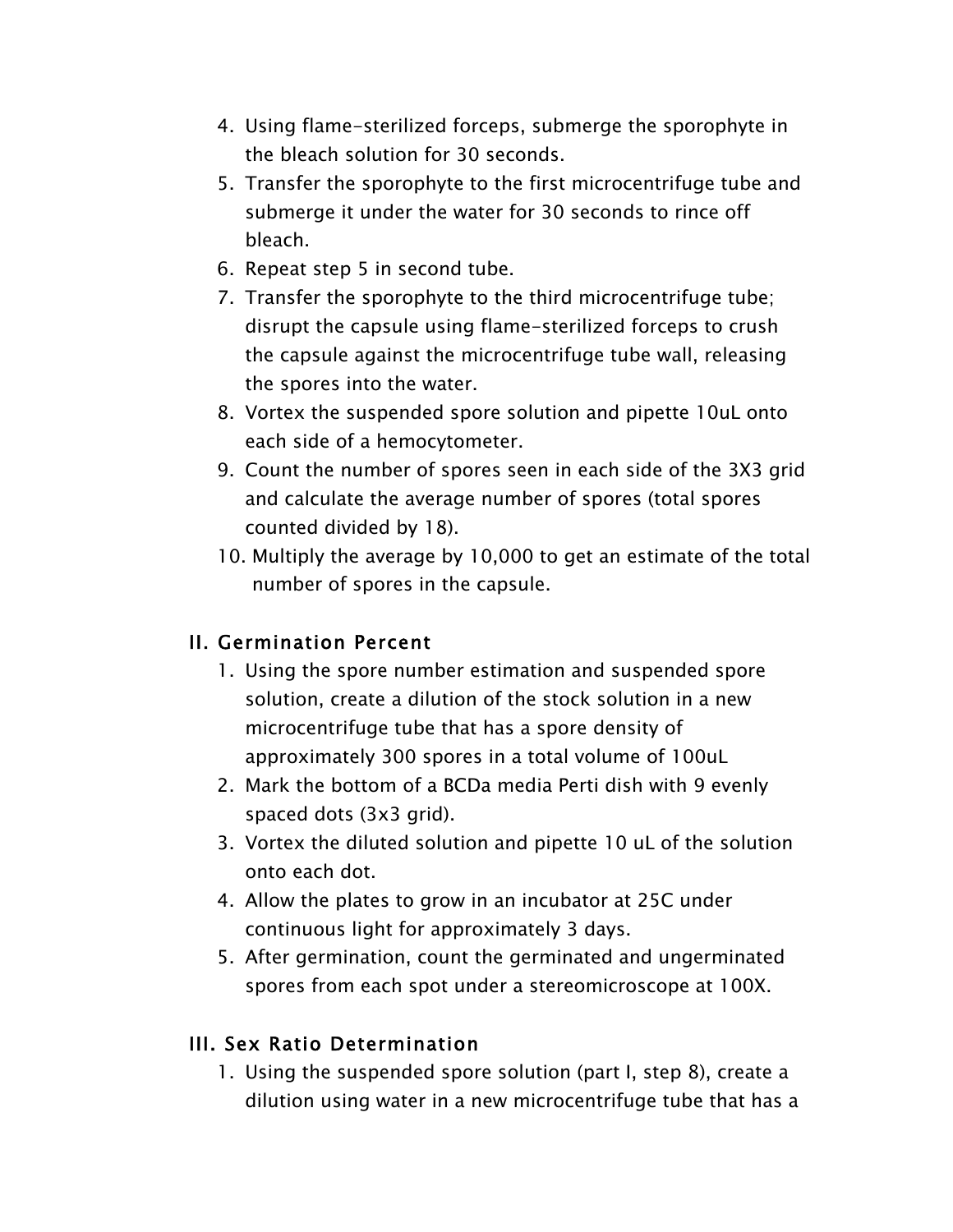spore density of approximately 1000 spores in a total volume of 200uL.

- 2. Spread this 200uL solution across the surface of a BCDa media Petri dish.
- 3. Allow plates to grow in an incubator at 25C and continuous light for 4 days.
- 4. Isolate single germinating spores under a stereomicroscope and transfer to a new BCDa plate. Place in a 4x4 grid, a total of 6 plates (96 individual spores).
- 5. Allow plants to grow for 3 weeks at 25C and continuous light.
- 6. Extract genomic DNA from the 96 individuals
- 7. Amplify sex-linked region AW098442.loc:86 with primers: AGCTCTGCACTGGGCTGG, CCCGTGGAACCGTGAAAG .
- 8. Digest PCR product using SbfI restriction enzyme.
- 9. Visualize banding pattern using gel electrophoresis to determine sex – males have one cut site, females have none.